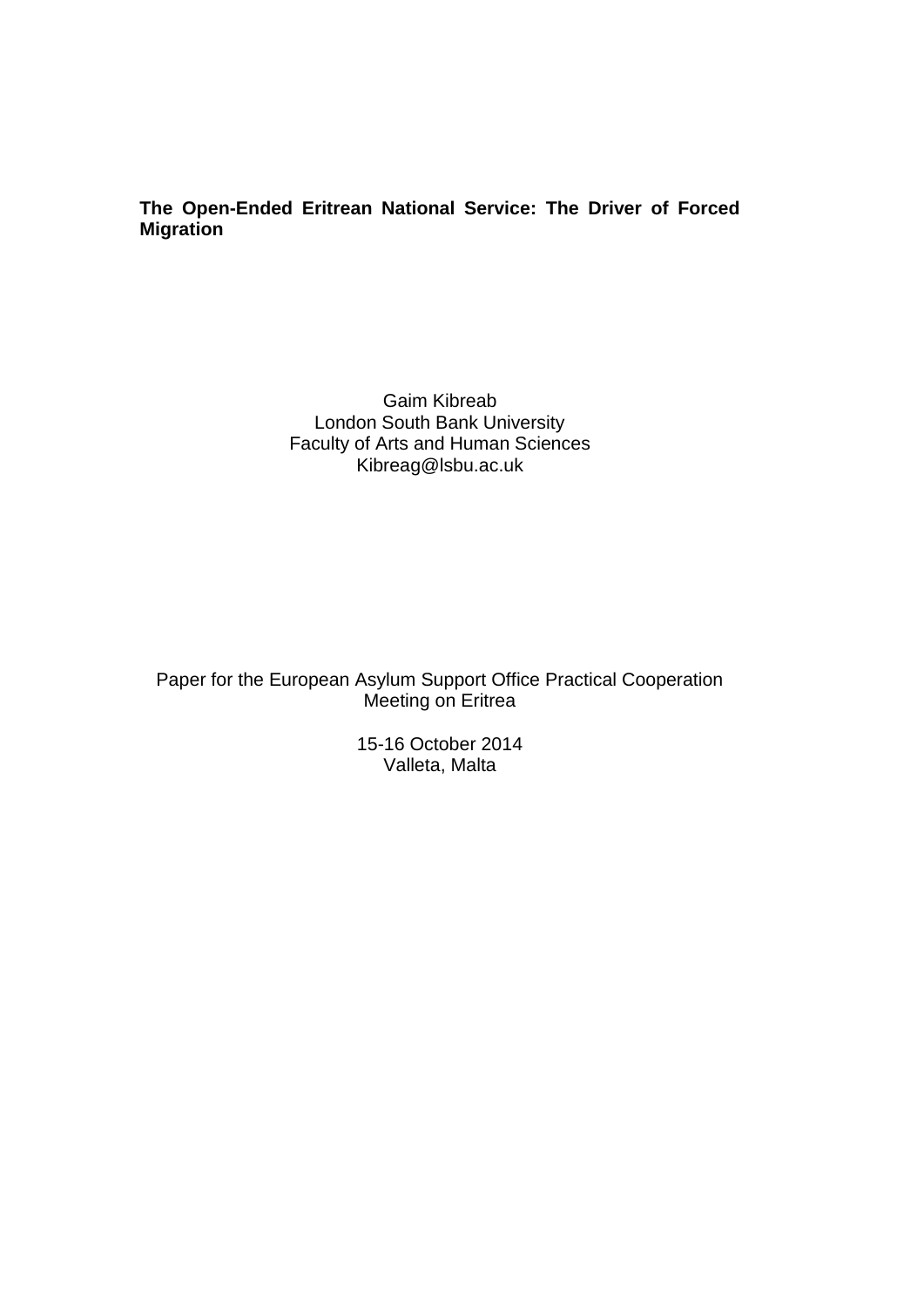# **The Open-Ended Eritrean National Service: The Driver of Forced Migration**

## **Background**

All Eritreans—women and men—between 18 and 40 are required to perform national service.<sup>1</sup> According to Proclamation No. 11/1991, the first proclamation on national service in the country, only few citizens, particularly the unemployed youth were targeted. There were a number of categories exempted from NS. These were people who were engaged in industrial, agricultural and pastoral production;<sup>2</sup> licensed selfemployed traders, except those who work in liqueur houses (*biet meste*), bars, hotels and nightclubs;<sup>3</sup> women who are in gainful employment, self-employment or who make a living by employing others are exempt from the obligation;<sup>4</sup> married women and single mothers;<sup>5</sup> sole breadwinners in families;<sup>6</sup> and couples in honeymoon, i.e. until the honeymoon ends.<sup>7</sup> This indicates that initially, the ENS was not conceived as being universal.

Proclamation No. 11/1991 on NS was repealed and replaced by Proclamation 82/1995. According to the latter, all Eritreans, except the veterans of the 30 years' war of independence and the physically and mentally infirm are required to take part in the ENS regardless of family responsibility and gender. There is no other exemption. Even conscientious objectors, such as the Jehovah's Witnesses are forcibly recruited against the canons of their faith.<sup>8</sup>

Although the first proclamation on NS was promulgated in 1991, military training was implemented for the first time in 1994. Prior to 1994, students, especially at university and secondary levels performed youth development work without taking military training. National service consists of six months military training at the Sawa Military Camp and 12 months development work under the auspices of the Ministry of Defence or other ministries, regional administrations or the firms of the ruling party, the Eritrean People's Front for Democracy and Justice (EPFDJ). During the first six months, all conscripts of the Eritrean National Service (ENS) receive the same kind of intensive military and physical training. Conscripts also receive rigorous political socialisation and indoctrination.

<sup>&</sup>lt;sup>1</sup> See Article 2 of the National Service Proclamation 11/1991; Article 8 of the National Service Proclamation 82/1995.

<sup>2</sup> See Article 4 of the National Service Proclamation 11/1991.

<sup>3</sup> Article 5 in *Ibid*.

<sup>4</sup> Article 6 in *Ibid*.

<sup>5</sup> Article 7 in *Ibid*.

<sup>6</sup> Article 8 *Ibid*.

<sup>7</sup> Article 9 in *Ibid*.

<sup>&</sup>lt;sup>8</sup> Amnesty International (2004) ERITREA 'You have no right to ask' Government resists scrutiny on human rights. Available in <http://web.amnesty.org/library/Index/ENGAFR640032004> (accessed 1 August 2006); UNHCR, Draft Evaders in Eritrea, PRL23.1/Eritrea/RB, 11 March 2005.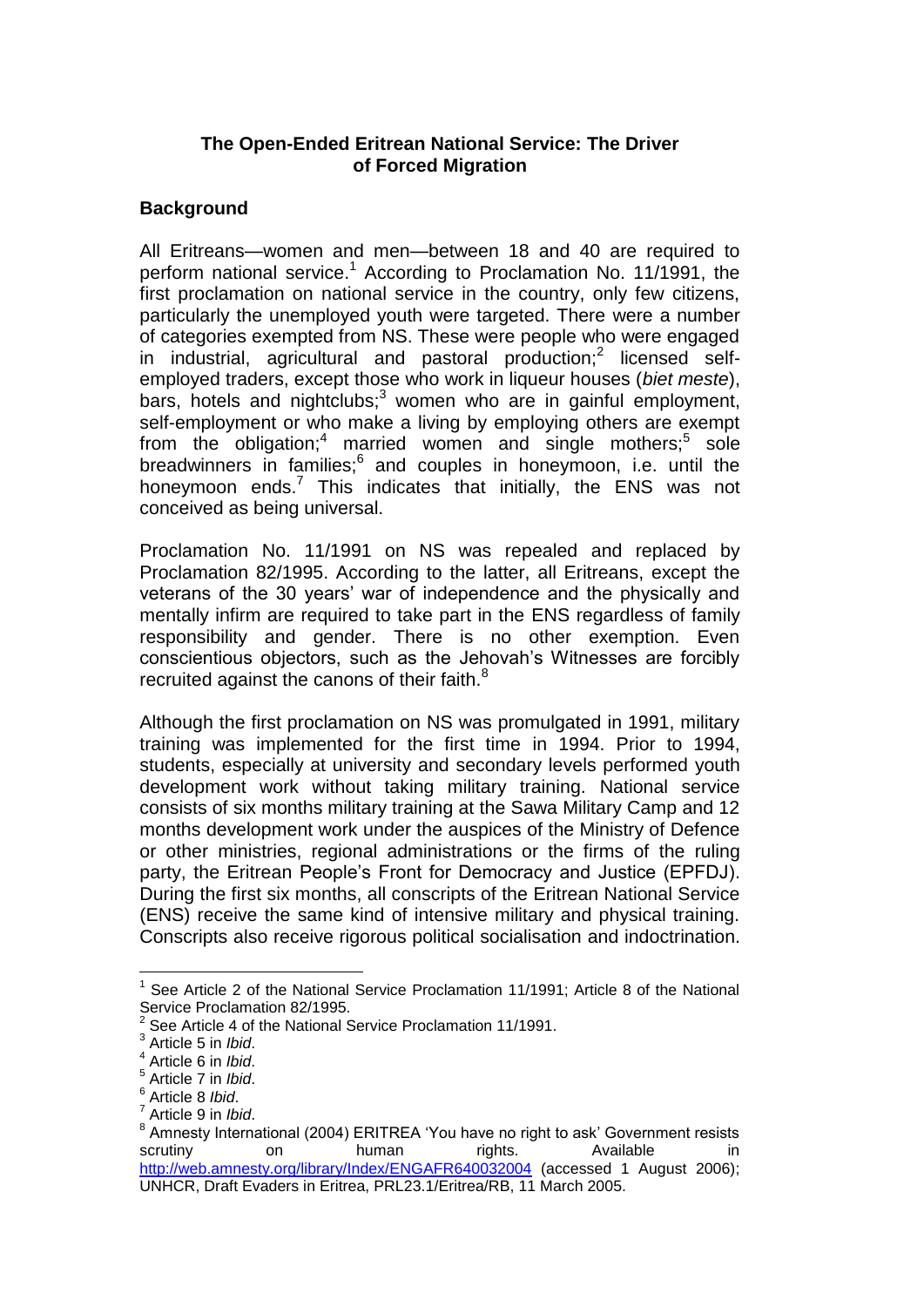The aim of the latter is to socialise the conscripts of the ENS into the values of the liberation struggle, such as commitment to public causes, patriotism, sacrificial nationalism and obedience to authority.

In the process, conscripts of the ENS are said to develop dense networks that enable them to interconnect across the social cleavages of religion, ethnicity and region. The architects of the ENS believe that this would foster common national Eritrean identity and commitment to the project of national unity and nation building. There is a well thought out philosophy underpinning this approach. Nine disparate ethno-linguistic groups inhabit Eritrea in spite of its small size both in terms of geography and population. Although the colonial experience under Italy (1890- 1941), British Military Administration (1941-1951) and Ethiopian occupation (1962-1991) had brought the disparate ethno-linguistic and faith groups closer to each other and this was further deepened during the thirty years war of independence fought against a common enemy, the protracted process of nation-building and common national identity construction were considered far from being completed. The ENS is therefore conceived as a critical instrument of national Eritrean identity construction and nation-building.

The aim of the ENS is, *inter alia*, to transmit the values of the liberation struggle to the present and future generations in order to build a strong defence and fighting capability with large pool of reserves but also to create a new breed of patriotic citizens who reject ethnic, religious and region-based allegiances and to particular identities in favour of national Eritrean secular identity. Given the disparate religious and ethnic backgrounds of the Eritrean people and the obsession of the ruling party—the PFDJ—and the government with the project of creating a homogenous and secular society, they believe those who receive military training and political socialisation at Sawa and after would play indispensable role in the process of nation-building and (re)-construction of the country's war-torn economic, social and physical infrastructure. In the process, the conscripts of the ENS are also expected to undergo fundamental change and transformation.

The Head of State repeatedly underscores these goals in the graduation ceremonies that he presides over at Sawa Military Camp every year. For example, in the Fifth Youth Festival held on 13 July 2012, he said, 'over the past 21 years they [the conscripts] have lived up to the high responsibility entrusted them in line with the supreme duty of honouring the trust of the martyrs, and safeguarding the nation's sovereignty, in addition to laying firm ground for the nation-building process.<sup>39</sup>

<sup>&</sup>lt;sup>9</sup> 5th National Youth Festival opened today in coincidence with commencement of 25th round National Service, 13 July 2012. Available at

[http://www.dehai.org/archives/dehai\\_news\\_archive/jun-dec12/0424.html](http://www.dehai.org/archives/dehai_news_archive/jun-dec12/0424.html)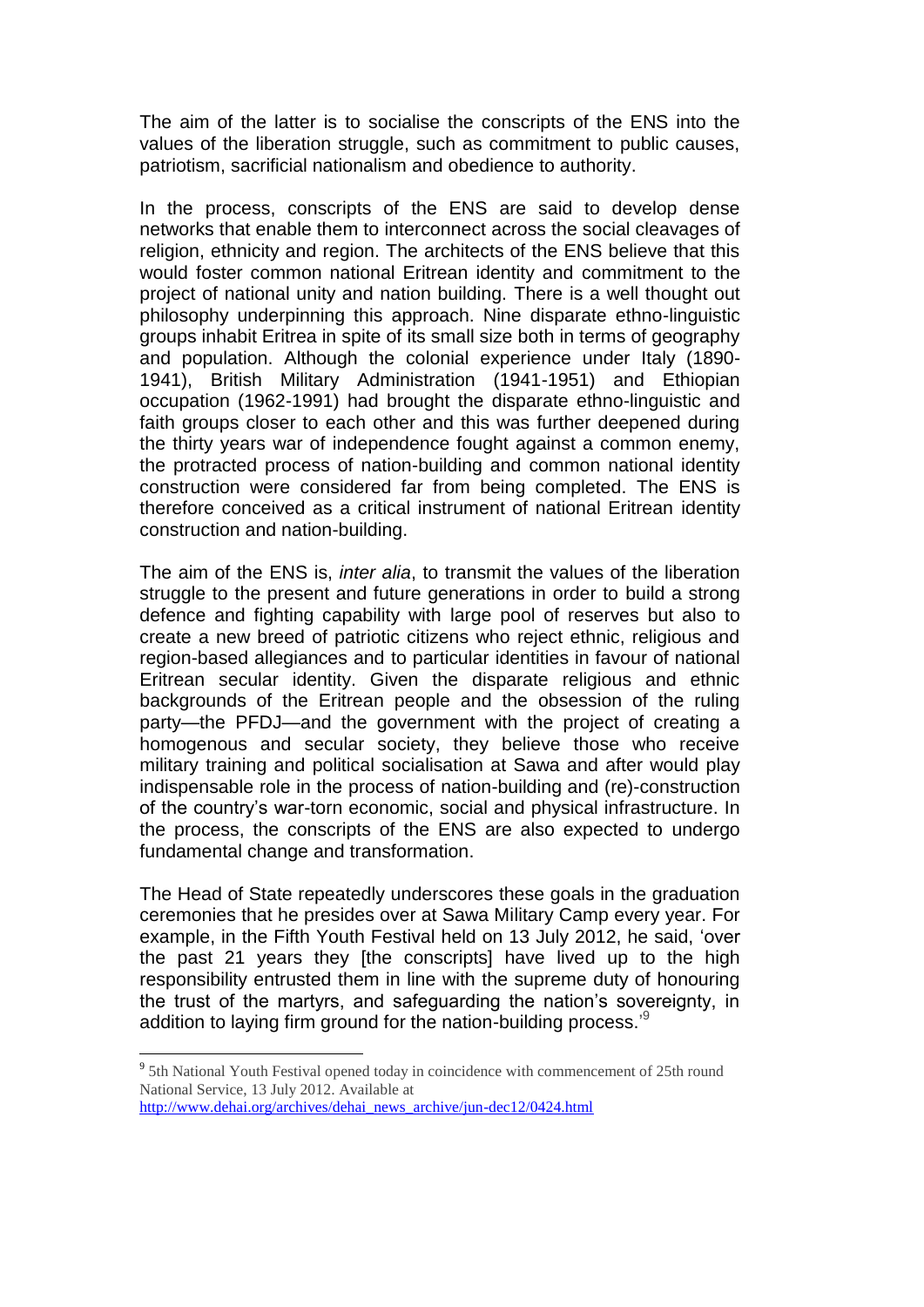### **General Misperceptions of the ENS**

Many people wrongly assume that the first six months conscripts of the ENS spend in Sawa receiving military training represents a military service. The remaining 12 months they spend taking part in development activities is also wrongly seen as constituting a separate civil service. This confusion does not emanate from the particular experience of Eritrea but rather from the experiences of other countries that have a policy of military service. What people do not realise is that in Eritrea, there is no military service. There is only *hagerawi agelglot* (national service) which is much more ambitious and broader than common military service. The Eritrean authorities never refer to the national service as *wotehaderawi agelglot* (military service). This concept is totally absent in the government's discourse. *Wotehaderawi tealim* (military training) in the Eritrean context is completely different from *wotehaderawi agelglot* (military service). The national service comprises six months military training (it is important not to confuse this with military service) and 12 months development work. The two aspects of the national service—namely, the military training and the simultaneous ideological indoctrination at Sawa Military Camp and the 12 months development work represent a continuum rather than a dichotomy. They are indivisible. They are two sides of the same coin—the coin being the ENS.

# **Methods of Conscription into the ENS**

Before the deterioration of the ENS into forced labour,  $10$  there were four methods of conscription. In a survey conducted by the author in 2012 among Eritrean refugees and asylum-seekers in the UK, Switzerland, Sweden, Norway, South Africa and Sudan who deserted and fled Eritrea after serving on average six years reported that 23 per cent went to Sawa to join the ENS voluntarily before receiving call up papers. Among the 190 respondents, 38 per cent went to Sawa after receiving call up papers. Another 20 per cent were conscripted through the Warsai  $\overline{\text{School}}$  at Sawa at the end of 11<sup>th</sup> grade. The remaining 16 per cent were rounded up and forcibly taken to Sawa to join the national service. Among the total 190 respondents, 35 per cent were conscripted before the ENS became indefinite and all those who said they were rounded up joined the ENS after it became open-ended which suggests that the propensity to join voluntarily ceased as a result. During the border war, there were conscripts who joined voluntarily before receiving call up papers but not after the introduction of the WYDC, which turned the ENS into indefinite obligation and modern form of slavery.

<sup>1</sup> <sup>10</sup> See Gaim Kibreab, "Forced Labour in Eritrea" Journal of Modern African Economy, Vol. 47, No. 1: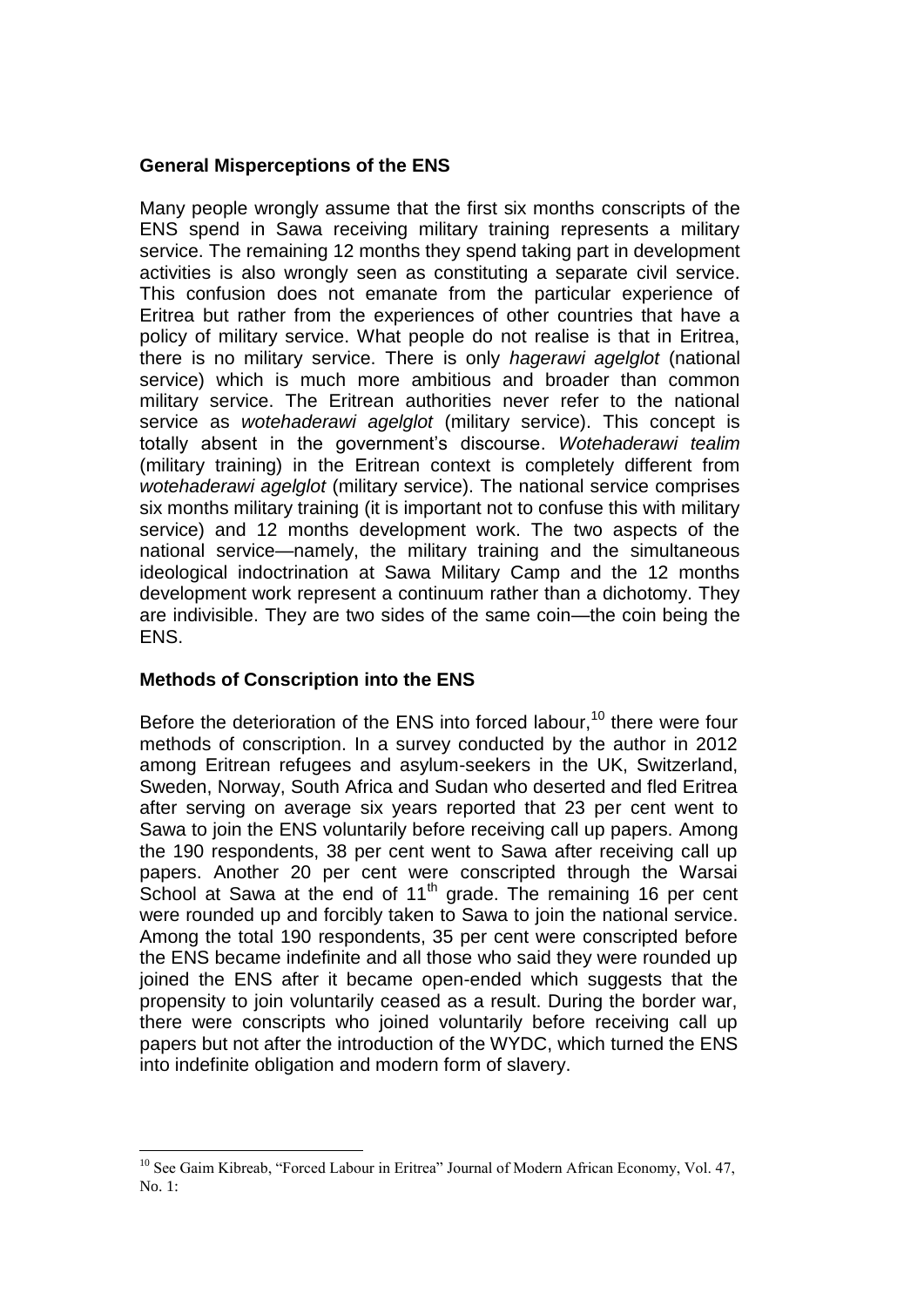Currently, the main mechanism of conscription is through the Warsai School at Sawa in which all secondary school students at the end of 11<sup>th</sup> grade are automatically transferred to Sawa to complete  $12<sup>th</sup>$  grade under military discipline in combination with military training. A considerable number of citizens conscripted through varieties of ways also receive military training at Meiter military camp in the Southern Red Sea Region. These include draft evaders; individuals absconding from active national service, rounded up people and individuals caught either planning to flee or actually crossing the borders. Draft evaders sent to Meiter receive military training after being subjected to severe punishment for a couple of weeks or even months. However, draft dodgers who mainly comprise people who overstay authorised period of absence are often subjected to torture and indefinite detention in metal containers or underground cells. The worst punishment is meted out to people captured fleeing the border. The authorities perceive these acts as subversion. Underground detention and torture can last up to several years for some.

### **Exceptions and Exemptions**

In Eritrea, there are no citizens that are *excepted* from the duty of performing national service in terms of being outside the purview of the ENS at all. This concept is foreign to the Eritrean reality. The principle of conscious objection is also equally foreign to the ENS. Although the proclamation on the ENS specifies the different categories that can receive exemption, with few exceptions, exemptions are granted on temporary basis until the condition of the individual concerned change. Citizens who performed national service prior to the promulgation of the Proclamation on National Service,<sup>11</sup> combatants and peasants who fought in the national liberation struggle are exempted.<sup>12</sup> Citizens declared unfit for the military by the board are exempt from undertaking military training but undertake 18 months in national service in different ministries and departments in a manner that is commensurate with their capability and skills. After completing the 18 months of national service, they are compelled to serve according to their capacity until the expiry of 50 years of age.<sup>13</sup> These exemptions are not permanent. Even those who have been declared unfit by the board on health grounds may be called for national service if their health situation improves before the expiry of 50 years.<sup>14</sup> Students in regular daily course were also exempted before 2003 provided they were not dismissed or dropped out for any reason. Certificates, diplomas and degrees were only awarded upon completion of national service.<sup>15</sup> The provisions in Art. 14 (b, c) are superseded by the decision of the government to transfer students in regular daily attendance to Sawa to join national service at the end of

 $11$  Art. 12 (1) Proc. No. 82/1995

<sup>12</sup> Art. 12 (2) in *Ibid*.

 $13$  Art. 13 (1) and (2) in Ibid.

 $14$  Art. 14 (a) in Ibid

 $15$  Art. 14 (b, c) in Ibid.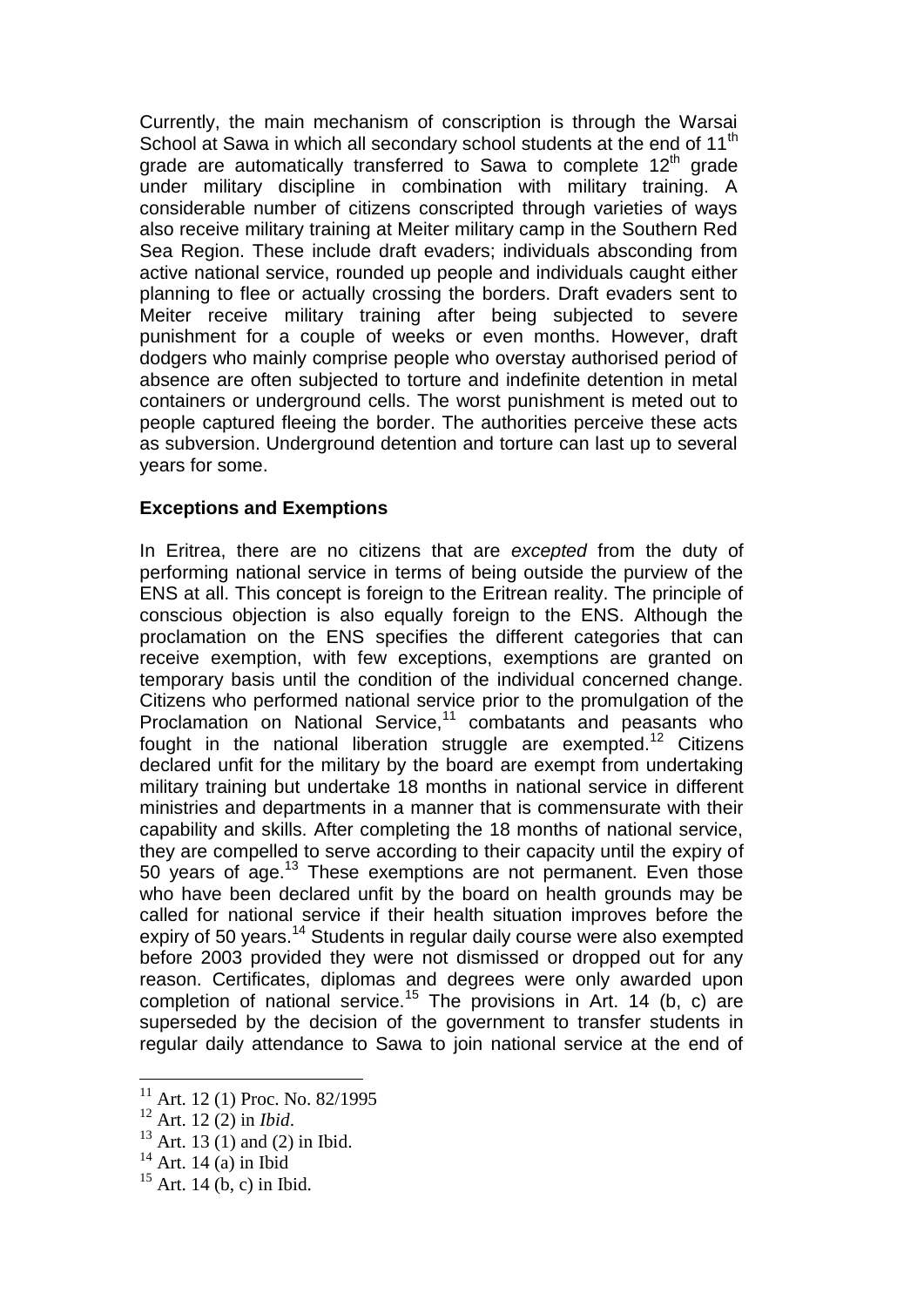$11<sup>th</sup>$  grade. The common feature of these exemptions is that they are all temporary and the affected can be called for national service. The only exceptions are 'citizens who suffer from disability such as invalidity, blindness, psychological derangement.<sup>16</sup> In the course of conducting research in Eritrea, I have seen many citizens who were invalid, but also participating in national service without carrying guns or taking part in military training.

#### **What happens to the conscripts who serve 18 months as required by the Proclamation on National service? Do they get demobilised?**

This question was briefly addressed in the preceding sections. Nevertheless, in the following an attempt is made to show that since the border war broke out and the introduction of the WYDC, there has been no demobilisation of members of the national service. This is in spite of the government's repeated promises. On 12 December 2000, the Eritrean and the Ethiopian governments signed a peace agreement in Algiers under the auspices of the African Union and to some extent the United Nations, the European Union and the government of the United States. In the immediate post-Algiers peace agreement, the Eritrean government established a National Commission for the Demobilisation and Re-integration Programme (NCDRP) and a phased demobilisation programme of some 200,000 combatants was formulated. In the first phase, some 70,000 soldiers comprising of the old combatants  $(Yi\text{kealo})^{17}$  and conscripts of the ENS and the WYDC referred to by the government as Warsai<sup>18</sup> were expected to be demobilised by the end of January 2003. These were going to be mostly women, people with scarce skills, family needs and sicknesses. In the second phase 60,000 combatants were expected to be demobilised by the end of July 2003. Due to uncertainties concerning funding, the government did not specify the exact time when the remaining 70,000 soldiers would be demobilised.<sup>19</sup> The main funder of the planned disarmament, demobilisation and reintegration (DDR) was the World Bank.<sup>20</sup>

However, none of these phased demobilisation programmes were implemented. The only exception was the pilot scheme under which about 5,000 soldiers the large majority of whom were disabled during the border war and a few members of the Yikaalo (individuals who fought in the war of independence) who were old and individuals with long-term illnesses—diabetics, asthmatics, etc. The latter were individuals who were demobilised between 1993 and 1994 due to advanced age and

 $16$  Art. 15 (1) in Ibid.

 $17$  Yikealo is the term used to refer to the men and women who fought in the war of independence. The term means someone who is capable of doing anything against all odds, even a miracle.

 $18$  Warsai in Tigrinya means inheritor. Someone who inherits and carries on the legacy of heroism, responsibility and commitment to public cause—the nationalist cause.

International Monetary Fund, Country Report No. 03/1965, June 2003, p. 12.

<sup>&</sup>lt;sup>20</sup> See World Bank, Technical Annex for a Proposed Credit of SDR 48.1 million (US \$ 60 million equivalent) to the State of Eritrea for an Emergency Demobilisation and Reintegration Project, 22 April 2002.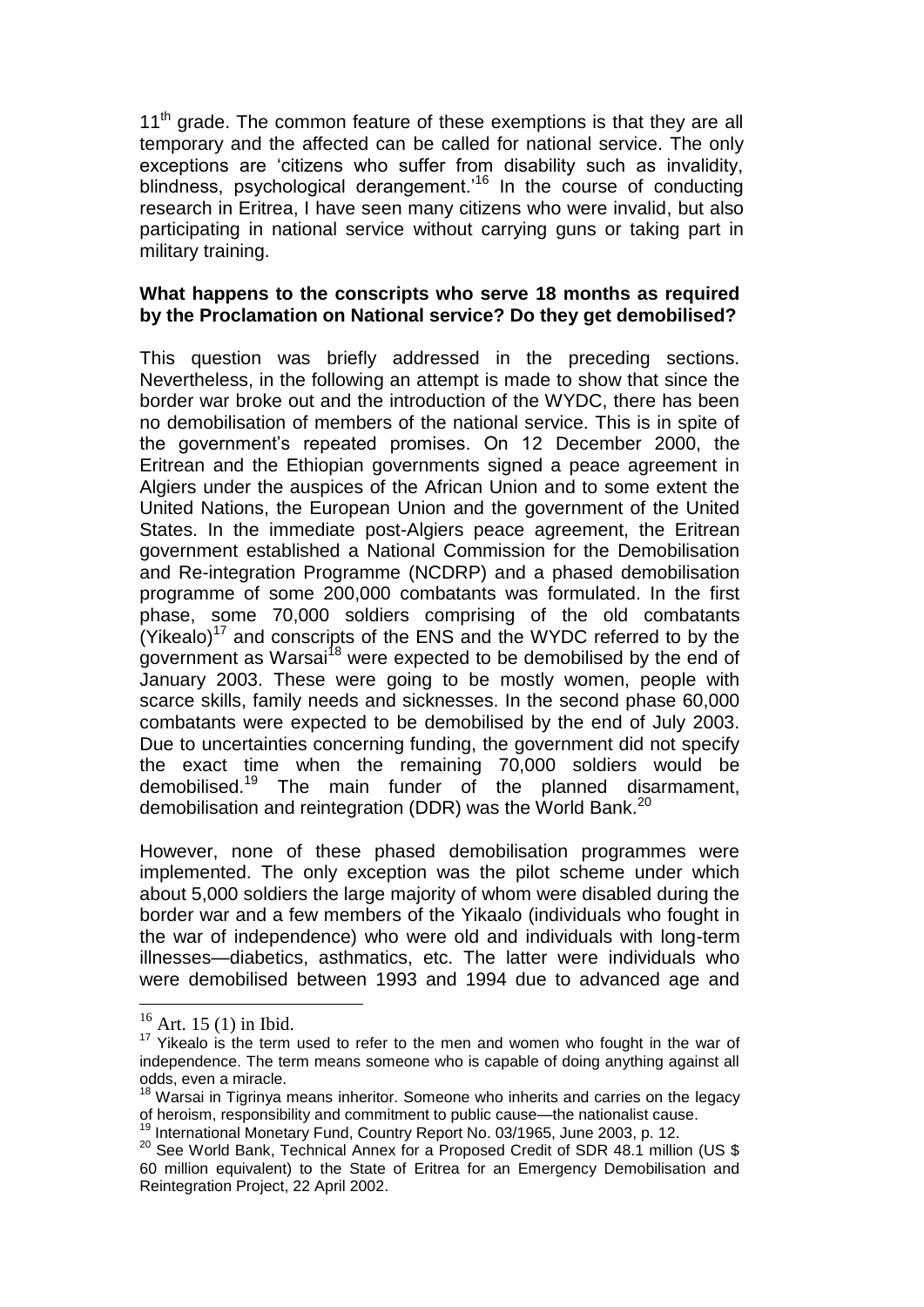illnesses, but were re-enlisted between May 1998 and just before the beginning of Ethiopia's Third Offensive which took place in May 2000.

It was under desperate circumstances the government re-enlisted these individuals and when the peace agreement was signed and consequently some funds were made available, it wanted on the one hand, to appear to be doing something about demobilisation and on the other, to get rid of the individuals who were, *de facto*, redundant due to injuries, old age and poor health. Although theoretically the pilot scheme was implemented to provide lessons of good practice for large-scale phased programme of demobilisation, hitherto no such demobilisation has taken place.

Not only did the Eritrean government fail to demobilise the 200,000 soldiers as agreed with international donors, but as seen before, it also extended the obligation to perform national service indefinitely under a new label known as WYDC. This was contrary to the terms of the National Service Proclamation 11/1991 and its replacement Proclamation No. 82/1995, which limit the requirement of the service to 18 months.<sup>21</sup> However, the proclamation on national service was overridden by the events that unfolded in connection with the border war and the introduction of the WYD C in May 2002. The breakout of the border war, Ethiopia's refusal to be bound by the decision of the Eritrean-Ethiopian Border Commission, the introduction of the WYDC in May 2002 and Eritrea's propensity to use the real or perceived threat of war as a pretext to militarise Eritrean society and to stifle the demand for democratic change have nullified the temporal limitation of the ENS.

Towards the end of 2004, the government stated that it would demobilise 65,000 conscripts. These were supposed to be people with scarce skills. However, notwithstanding the fact that some of the 65,000 were issued demobilisation ID cards, they were ordered to remain in their respective assignments for an additional two years without remuneration, i.e. until the end of 2006, but the government has not until this day demobilised them in spite of its promise. The official reason the government gives every time it reneges on its promise to demobilise is the unresolved border conflict with Ethiopia. There is yet no sign of a resolution of the problem and, therefore, there is no reason to believe that the government would demobilise the 65,000 soldiers or others. Consequently, the national service has become open-ended and consequently degenerated into forced labour or modern form of slavery.

### **The ENS in the Aftermath of the May 1998-June 2000 Border War and the Introduction of the Warsai-Yikealo Development Campaign (WYDC)**

Although the proclamation on the ENS stipulates the duration as being

 $21$  According to Proclamation 11/1991, the Minister (Secretary at the time) of Defence was given the discretion to determine the duration of the obligation of individual or groups of draftees within the range of 12 and 18 months.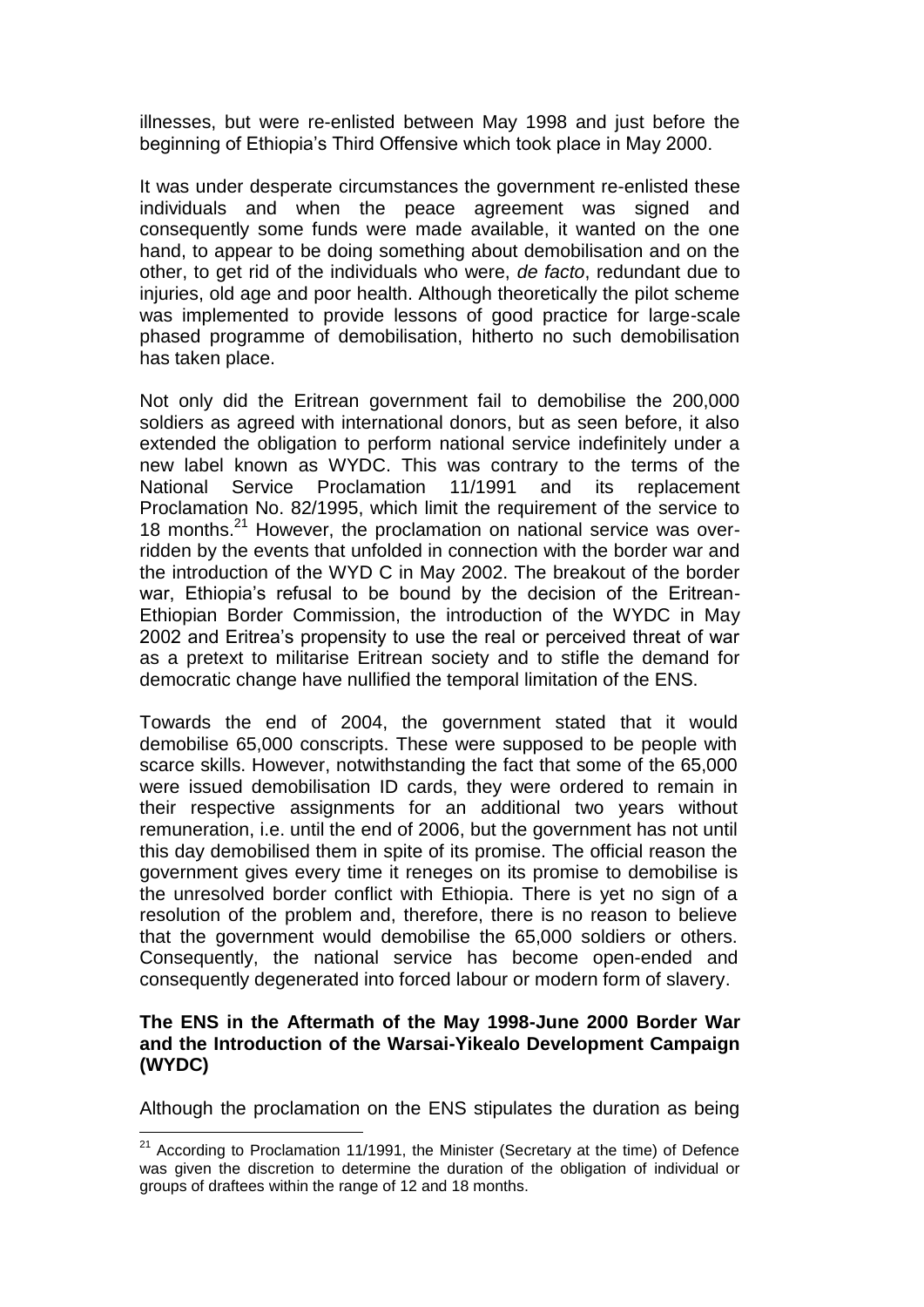18 months and the government strictly abided with the limitation prior to the border war, when war broke out in May 1998, the three cohorts of conscripts that were demobilised after completing 18 months were remobilised and those who were mobilised after May 1998 have never been demobilised on the grounds that war may break out against Ethiopia at any time. A study conducted by the author in different European and several African countries among deserters from the ENS also shows that on average the respondents had served 6 years on before the fled the country.

In May 2002, the government introduced the WYDC, which required those who were in the ENS to carry on serving indefinitely. The main reason the ENS has ostensibly become open-ended is because of the state of "no war no peace' permeating the relationship between Eritrea and Ethiopia. For example, the US State Department's report on human rights in Eritrea states, "National service obligations are effectively openended although the government does not acknowledge this circumstance." <sup>22</sup> Human Rights Watch in its comprehensive report titled **Service for Life: State Repression and Indefinite Conscription in Eritrea<sup>23</sup>** states, "Some citizens were reportedly enlisted in the national service for many years with no prospective end date."<sup>24</sup> The report further states. "The government justifies its open-ended drat on the basis of the undemarcated border with Ethiopia."<sup>25</sup>

In the WYDC, the majority of conscripts of the ENS are assigned to the Eritrean Defence Forces (EDF) and those who are not assigned to the armed forces are regimented into different units and participate in productive activities as groups and/or individuals, such as urban housing development, construction of dams, roads, bridges, clinics, health centres, hospitals, schools, etc. They also work in state and PFDJ owned banks, commercial farms, construction sites and others. Regardless of the specific assignments, conscripts are allocated to; they are all within the purview of the ENS.

The Ministry of Defence also hires out conscripts of the ENS to private firms in which the latter pay their wages/salaries to the Ministry of Defence. Conscripts whether they are assigned to the defence forces, ministries, departments, PFDJ firms, state or private firms are paid uniform pocket money.

Report, April 8, 2011. Available at

<http://www.state.gov/j/drl/rls/hrrpt/2010/af/154345.htm> (accessed 24 Oct. 14)  $\frac{23}{23}$  Human Rights Watch, Service for Life: State Repression and Indefinite conscription in

<sup>&</sup>lt;sup>22</sup> US State Department, 2010 Human Rights Report: Eritrea, BUREAU OF DEMOCRACY, HUMAN RIGHTS, AND LABOR [2010 Country Reports on Human Rights Practices](http://www.state.gov/j/drl/rls/hrrpt/2010/index.htm)

Eritrea, April 16, 2009, p. 83. Available at<http://www.hrw.org/reports/2009/04/16/service-life-0> (accessed 25 October March 2014)

 $24$  Ibid.

 $25$  Ibid.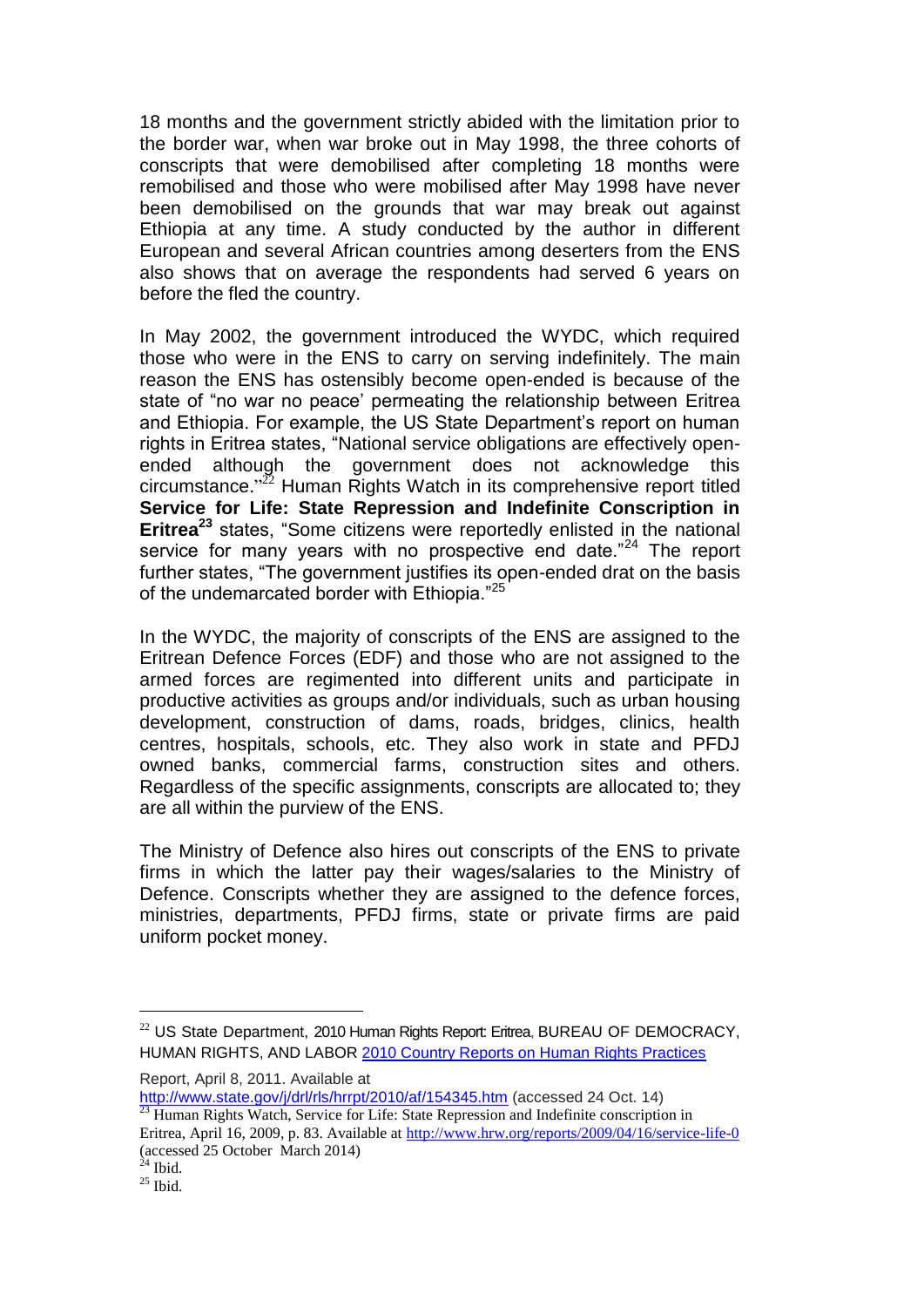When conscripts of the ENS are hired out to the private sector and the voluntary sector, the latter are required to pay their salaries to the bank account of the Ministry of Defence in accordance with the government's salary scale based on the academic and professional qualifications of the conscripts concerned. Regardless of whether conscripts are assigned to serve in the army or in the civil sector, they remain *abalat hegerawi agelglot* (members of the ENS).

In most cases, conscripts with low level or no education and vocational qualifications are assigned to serve in the army. Those with academic, professional and vocational qualifications are often assigned to work for the ministries, departments, regional governments, banks, modern farms owned by the state and/or the ruling party, the PFDJ within the framework of the national service.

### **Militarisation of Education**

Present day Eritrea is among the most militarised countries in the world. Even the educational system is militarised. After the ENS became openended and consequently militarisation affected all aspects of life in the country, the unpopularity of the ENS among citizens within and/or approaching the age of conscription increased dramatically. This was reflected on the one hand, in the large number of people fleeing the country, and on the other, hiding within the country to avoid conscription. In an attempt to pre-empt this trend, in 2003 the government decided to increase the duration of secondary education by one year and relocated the final year students to Sawa where they combine military training with academic studies in which the former is prioritised.<sup>26</sup> After they complete  $12<sup>th</sup>$  grade, the students who pass the matriculation tests join the different colleges to pursue post-secondary education, others are assigned to perform national service in different ministries, regional governments and PFDJ firms whilst the vast majority are assigned to the armed forces—the army, navy, air force and people's militia. Students who drop out for any reason or fail their exams are automatically sent to the armed forces. No student can graduate without completing the final year secondary school and military training at Sawa.

The post-secondary school colleges are also fully militarised. Those who are transferred to the colleges after completing  $12<sup>th</sup>$  grade at Sawa are regimented in military units, companies, platoons, battalions and divisions and are headed by military commanders, as was the case in Sawa, as well as in the Eritrean military. This indicates the extent to which education is militarised in the country.

### **The Magnitude of the ENS/WYDC**

<sup>26</sup> BBC, *Eritrea rapped for 'military' schooling*, 11 January 2004, available at http://news.bbc.co.uk/2/hi/africa/3386965.stm.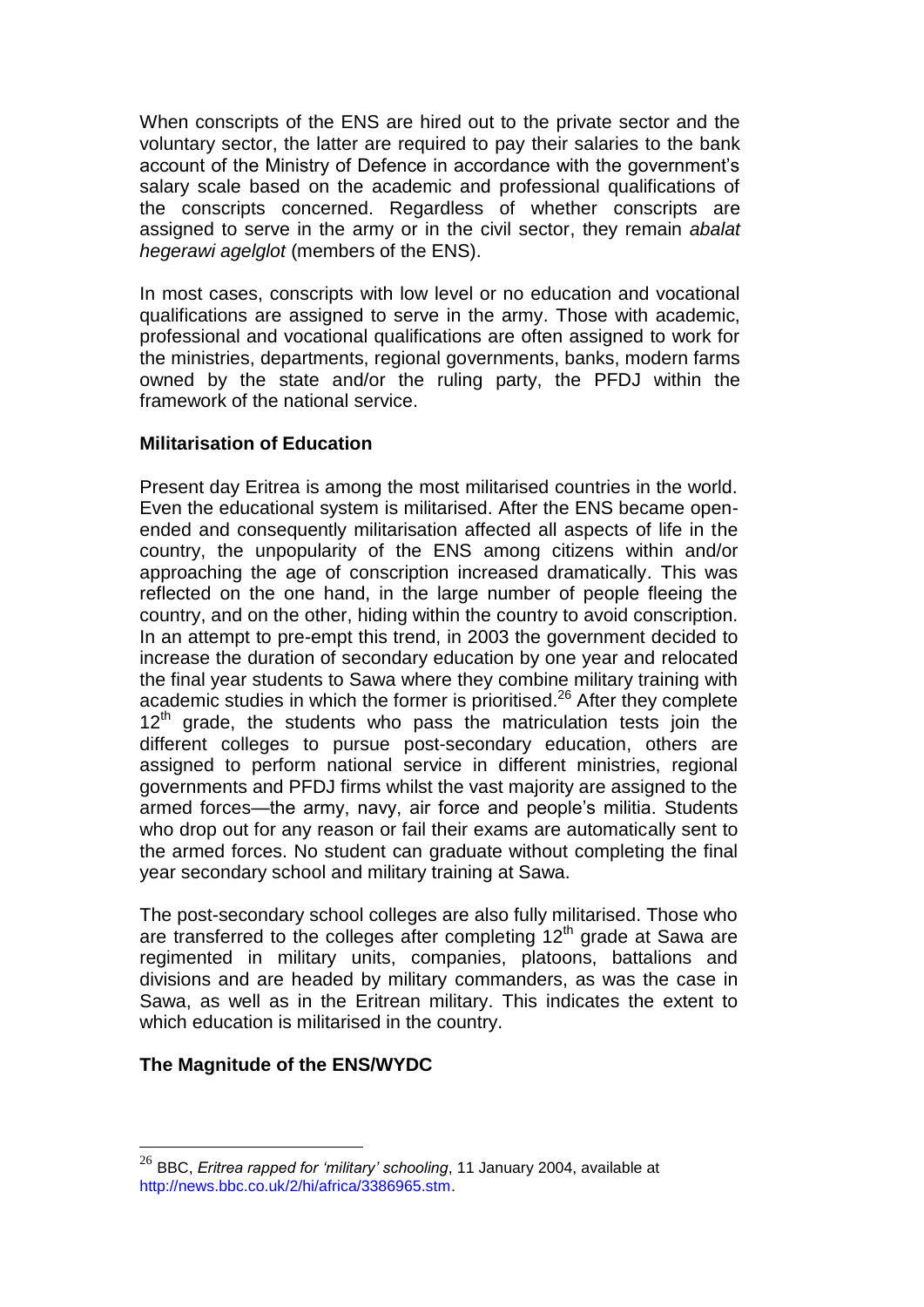When considered in the context of Eritrea's small population size, which was estimated in 2011 at  $5,415,000$ ,<sup>27</sup> the proportion of nationals who have been participating in the ENS is significant. Statistics on the exact total number of conscripts are difficult to come by. However, during the 23<sup>rd</sup> Round National Service Graduation and 4<sup>th</sup> Eri-Youth Festival held at Sawa on 13-15 July 2010, the commander of the Sawa military training, Colonel Ezra Wodegebriel, said that the total number of conscripts during the last 16 years, namely, between July 1994 and July 2010 was  $400,000$ .<sup>28</sup> This suggests that on average, 25,000 are conscripted per year. Since 2010, there have been four rounds. Between July 1994 and July 2013, there have been 475,000 conscripts in the ENS who have graduated from Sawa. The cohorts in the ENS in the  $27<sup>th</sup>$ round graduated in July 2014. This brings the total to 500,000. During the  $6<sup>th</sup>$  Youth Festival and 27<sup>th</sup> round national service graduation held on 18 July 2014, in a report he presented, the commander of the Sawa military training centre, Colonel Debesai Gide, sated, that the participants of the  $27<sup>th</sup>$  round were from 83 secondary and 7 technical schools across the nation.<sup>29</sup> He also stated that they received the set military and academic training, in addition to development activities. Col. Debesai also stated that about 500 thousand youths have participated in national development and national resistance tasks over the past 20 years since the launching of the NSP [ENS].<sup>30</sup> Without taking into account the substantial number of the *agelglot* (conscripts) who have been fleeing the country, 9.2 per cent of the total population has been conscripted over a period of 20 years (1994-2014). It is not clear these statistics include the number of conscripts that received military training at Meiter and Kiloma military training camps.

### **Women in the ENS**

<u>.</u>

The most contentious aspect of the ENS has always been women's participation. Many communities resisted the conscription of women from the outset.<sup>31</sup> Although initially there were some differences in the intensity of the level of resistance of the different ethno-linguistic groups in the country, this aspect of the programme was deeply resented by all communities regardless of religion and ethnicity. The requirement to serve in the ENS applies to both men and women equally, but in the beginning there was some degree of public resentment to women's

<sup>&</sup>lt;sup>27</sup> WHO (2013) Country Cooperation Strategy. Available at [http://www.who.int/countryfocus/cooperation\\_strategy/ccsbrief\\_eri\\_en.pdf](http://www.who.int/countryfocus/cooperation_strategy/ccsbrief_eri_en.pdf)

<sup>&</sup>lt;sup>28</sup> Shabait.com (2010) [Eritrea Youth Festival in Sawa –](http://www.eritreacompass.com/eritrean-news/73-youth/674-eritrea-youth-festival-in-sawa-13th-15th-july-2012.html) 13th – 15th July 2012 Eritrean [News, 16 July 2010. Available at http://allafrica.com/stories/201007191567.html](http://www.eritreacompass.com/eritrean-news.html) (accessed 26 April 2012)

 $^{29}$  Members of 27th National Service Students back home to their families. Available at http://www.shabait.com/news/local-news/17601-members-of-27th-nationalservice-students-back-home-to-their-families <sup>30</sup> Ibid.

<sup>31</sup> Last, A. (2002) *Eritrea cracks down on draft dodgers* BBC, July 18. Available at <http://news.bbc.co.uk/1/hi/world/africa/2135860.stm>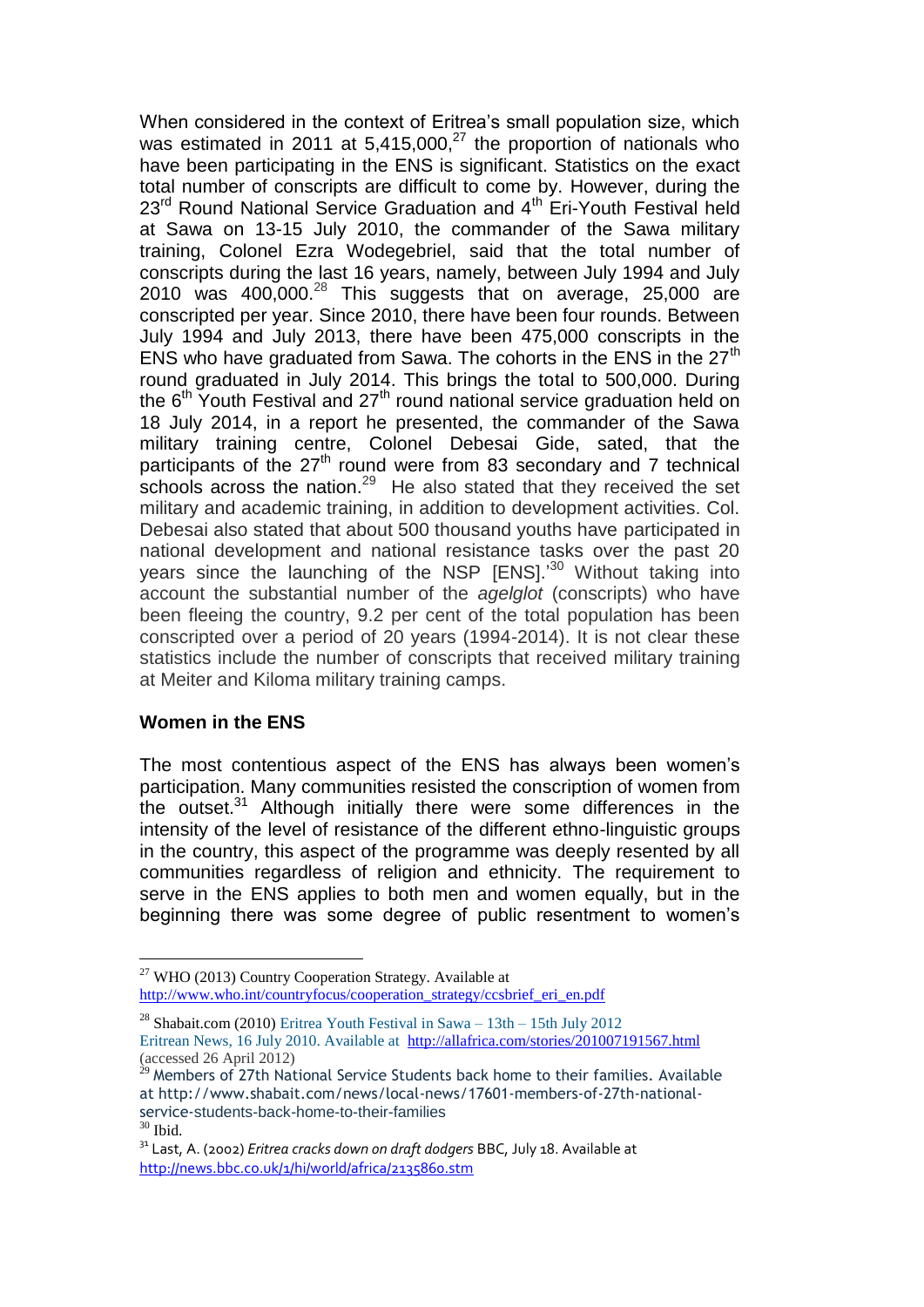participation. When the first round of conscripts were about to be sent to Sawa to receive six months military training, the President held a public meeting with about 2,000 residents of Asmara. He was told by elders in the meeting, 'Some women do not want to leave their homes…'. He told the assembled in unequivocal terms, 'Whether they like it or not they will have to do so when they are called up.<sup>32</sup> Public objection to women's conscription persisted and the President repeated the same point in 2003 by observing, 'There cannot be different laws for men and women.<sup>33</sup>

The plea of Muslim elders concerning Muslim women's exemption from the ENS on the grounds of their faith and cultures was also adamantly rejected by the President who stated that the policy will apply equally to all Eritrean women regardless of their cultural or religious affiliation. His justification was: 'There cannot be different laws for different people in one country' (*Ibid*.). Public objection to Muslim women's participation was also equally dismissed by the former Minister of Local Government, Mahmoud Sherifo, as being a parochial idea espoused by individuals who either do not understand the meaning of religion or who want to use religion for other ends. 'These people,' he said 'do not want women to be educated, work and be equal to men.' He further stated, 'In countries, such as Iraq, Sudan and other Arab countries, women hold kalishnikovs, wearing their black *[hijab*] dresses.' <sup>34</sup> The Minister of Defence, Sibhat Ephrem, also dismissed the objection to women's participation as being a petty pre-occupation. 'We should not overstate secondary issues of women…which are practically insignificant when compared with our big national challenges.<sup>35</sup>

How about pregnant women and mothers? There is a tendency among immigration authorities and adjudicators to equate the national service to military service. Although there is no policy that exempts married women from serving in the military within the framework of the national service, under some circumstances, a married woman, especially women with children may be assigned to perform national service within the civil sector. This does not however mean that they are exempted from national service. After being married, depending on the arbitrary discretion of their commanders, women may not be required to serve in the army. But they are most likely to be required to perform national service in the civil sector. In the course of conducting research in Eritrea, the author saw hundreds of married women some of them mothers and pregnant working in government offices as secretaries, typists, word processers, janitors, cleaners and making coffee and tea for civil servants and military officers. The only difference between these female

<sup>32</sup> *Eritrea Profile* (1994) "National Service—the facts," 4 June.

<sup>&</sup>lt;sup>33</sup> TVERI (2003) Interview with President Isaias Afwerki, October 13.

<sup>&</sup>lt;sup>34</sup> Mahmoud Sherifo (1995) Interview with Eritrean Television. Printed in *Eritrea Profile*, 28 January.

<sup>&</sup>lt;sup>35</sup> Sibhat Ephrem (1995) <sup>"</sup>Precedence to National Sovereignty," *Eritrea Profile*, 18 November.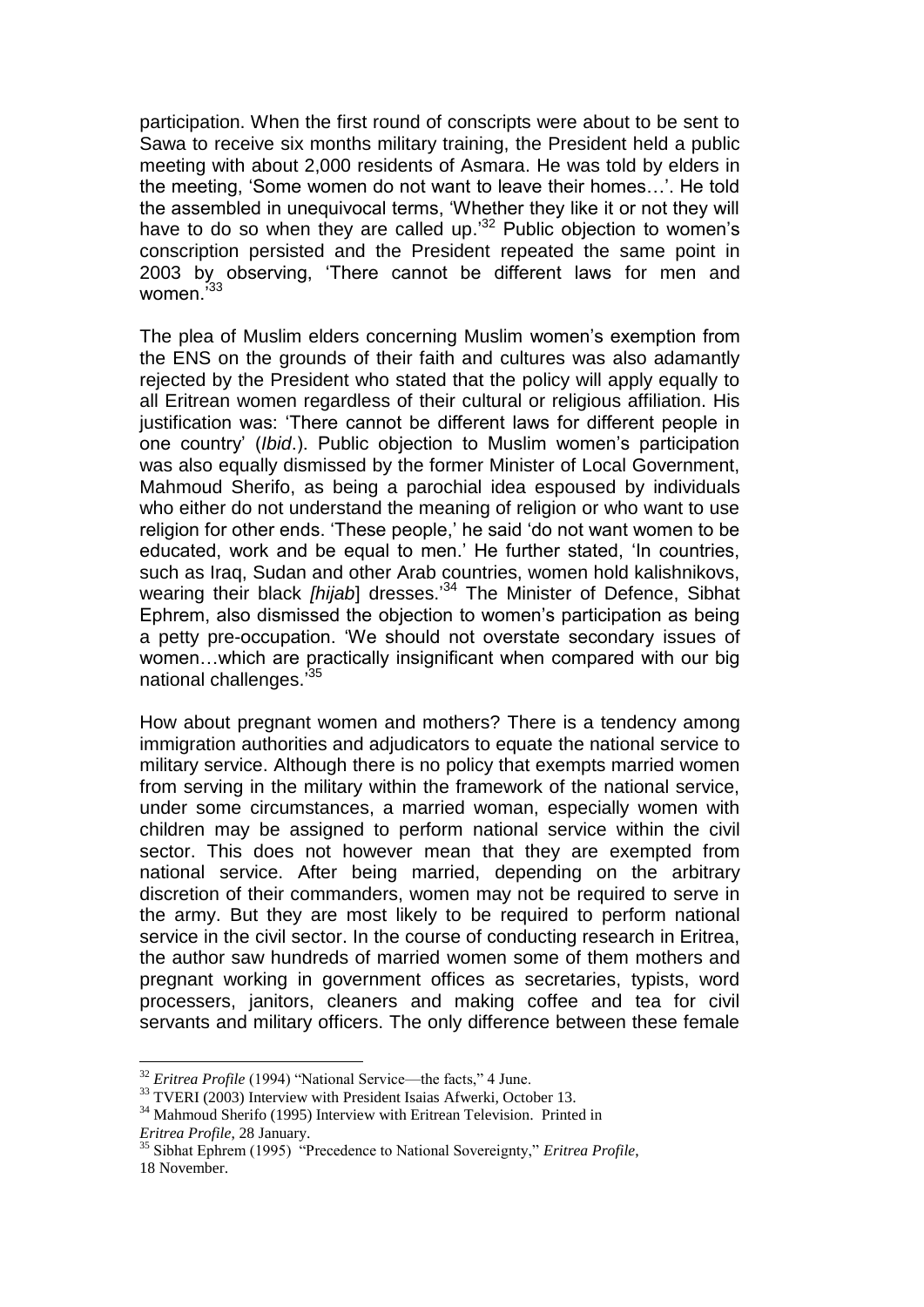conscripts and other conscripts was that they lived with their families at home. The US Department of State's 2008 report released on February 25, 2009 states: 'The government required all men between the ages of 18 and 50 and women between the ages of 18 and 47 to participate in the national service program, which included military training and civilian work programs.'

#### **Penalties for Desertion or Draft Evasion**

The Proclamation on NS sets out the penalties for failure to abide by the rules, including draft evasion by 'deceit or self-inflicted mutilation, escape from, and flight from active national service or registration.<sup>36</sup> Formally, the standard sanction is a fine of 3,000 Birr and/or two years' imprisonment. Those who flee abroad with the intention of avoiding national service and who fail to return to the country before the age of 40, the punishment increases to five years' imprisonment or until the person concerned reaches 50 years of age. Whoever fails to perform national service loses the right to own land, to obtain an exit visa to travel abroad, to work or to become self-employed. In short failure to perform national service leads to loss of full citizenship rights.

In addition to the penalties imposed under the Proclamation on National Service, the penalties stipulated in the Eritrean Transitional Penal Code  $(ETPC)^{37}$  also cover military violations, including failure to enlist, or reenlist, seeking fraudulent exemptions, desertion, absence without leave, refusal to perform military service and infliction of unfitness (injury to avoid service). The punishment ranges from six months' to 10 years' imprisonment depending on the gravity of the act. During emergencies or mobilizations, the penalties are significantly more severe. Desertion is the most severely sanctioned and entails imprisonment for up to five years, but in times of mobilization or emergency this can increase from five years to life, or, in the gravest cases, death, for desertion from a unit, post or military duties or for failure to return to them after an authorized period of absence.<sup>38</sup> Since military courts are not operative, punishment for military offences is carried out extrajudicially. For example, those who resist being captured while border-crossing may be shot to death in accordance with the government's "shoot to kill" policy at both sides of the Eritrean border. Human Rights Watch, for example, states, 'Eritreans flee the country by the thousands despite "shoot-to-kill" orders for anyone caught crossing the border.'<sup>39</sup> It may be worth stating that it is not all people caught crossing borders that are killed. Only those who resist being caught by running away at the border are shot at with the intention to kill or to disable. Those who surrender voluntarily are not killed. They are often subjected to torture and long periods of

<sup>&</sup>lt;sup>36</sup> See Art. 37 of the Proclamation on National service.

<sup>37</sup> *Eritrea Transition Penal Code (Proclamation No. 158 of 1957)*,23 July 1957, available at http://www.unhcr.org/refworld/docid/49216a0a2.html (hereafter "ETPC").

 $38$  Articles 296 to 302 of the ETPC, above footnote 71.

<sup>&</sup>lt;sup>39</sup> Human Rights Watch, World Report, 2009 events of 2008, P. 67. Available at [http://www.hrw.org/sites/default/files//reports/wr2009\\_wb\\_1\\_pdf](http://www.hrw.org/sites/default/files/reports/wr2009_wb_1_pdf)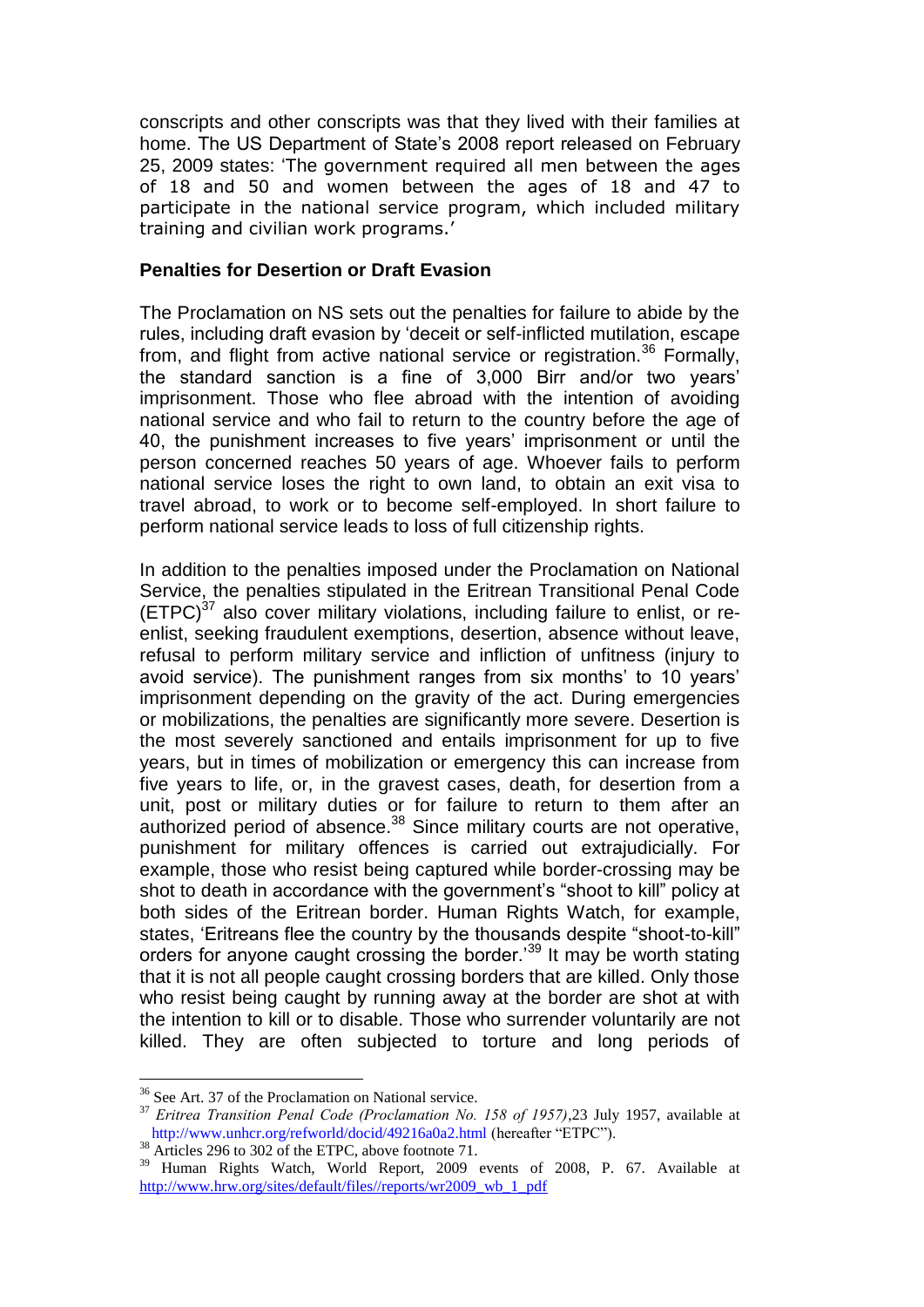incarceration without being charged.

Draft evaders/deserters are routinely subjected to torture and detention under severe conditions. In reality, punishment for desertion or draft evasion is extremely severe and is considered as disproportionate constituting persecution. For example, the landmark decision of the UK Asylum and Immigration Tribunal stated, 'a person who is reasonably likely to have left Eritrea illegally will in general be at real risk on return if he or she is of draft age, even if the evidence shows that he or she has completed Active National Service [...]. By leaving illegally while still subject to National Service, (which liability in general continues until the person ceases to be of draft age), that person is reasonably likely to be regarded by the authorities of Eritrea as a deserter and subjected to punishment which is persecutory and amounts to serious harm and illtreatment. [...] Illegal exit continues to be a key factor in assessing risk on return.*'* <sup>40</sup> Another UK Upper Tribunal Immigration and Asylum Chamber in MO (illegal exit-risk on return) Eritrea CG [2011] UKUT 001190 (IAC) also reached a similar decision on 27 May 2011.<sup>41</sup>

The severity of punishment meted to citizens who refuse to perform national service can be indicated from the harsh treatments members of the Jehovah's Witnesses having been receiving at the hands of the Eritrean authorities. Jehovah Witnesses are forcibly conscripted against the canons of their faith and those who refuse are subjected to indefinite incarceration. There are members of the faith who have been in detention without being charged since 1994. In October 1994, a presidential decree barred them from government employment and from access to business licence or identification papers in reaction to their refusal to participate in the 1993 national referendum and national youth service, which preceded the ENS. It is not only Witnesses who fail to participate in the ENS that lose citizenship rights. Whoever refuses or fails to participate in the ENS loses citizenship rights, such as the right to own or cultivate land, to work or be self-employed, and gain access to travel documents and exit visa. In other words, whoever does not perform national service is stripped off all forms of citizenship rights. In fact, over time, refusal or failure to perform national service can result in indefinite incarceration and in exceptional cases to loss of life.

There have been incidents in which individuals have lost their lives resisting being captured during the notorious *giffas* (round ups) and when trying to cross the Eritrea-Sudan or Eritrea-Ethiopia borders to flee the country. For example, *Sudan Tribune* on 22 August 2014 reported, 'Eritrean border guards have allegedly shot dead 10 Eritrean citizens as they attempted to cross into Ethiopia, a recent escapee told Sudan

<sup>40</sup> See, for example, UK Asylum and Immigration Tribunal, *MA (Draft Evaders – Illegal Departures – Risk) Eritrea CG [2007] UKAIT 00059. Available* [https://moj-tribunals](https://moj-tribunals-documents-prod.s3.amazonaws.com/decision/pdf_file/37868/00059_ukait_2007_ma_eritrea_cg.pdf)[documents-](https://moj-tribunals-documents-prod.s3.amazonaws.com/decision/pdf_file/37868/00059_ukait_2007_ma_eritrea_cg.pdf)

[prod.s3.amazonaws.com/decision/pdf\\_file/37868/00059\\_ukait\\_2007\\_ma\\_eritrea\\_cg.pd](https://moj-tribunals-documents-prod.s3.amazonaws.com/decision/pdf_file/37868/00059_ukait_2007_ma_eritrea_cg.pdf) [f](https://moj-tribunals-documents-prod.s3.amazonaws.com/decision/pdf_file/37868/00059_ukait_2007_ma_eritrea_cg.pdf) 

<sup>&</sup>lt;sup>41</sup> Available at <u>http://www.casecheck.co.uk/CaseLaw.aspx?EntryID=17280</u>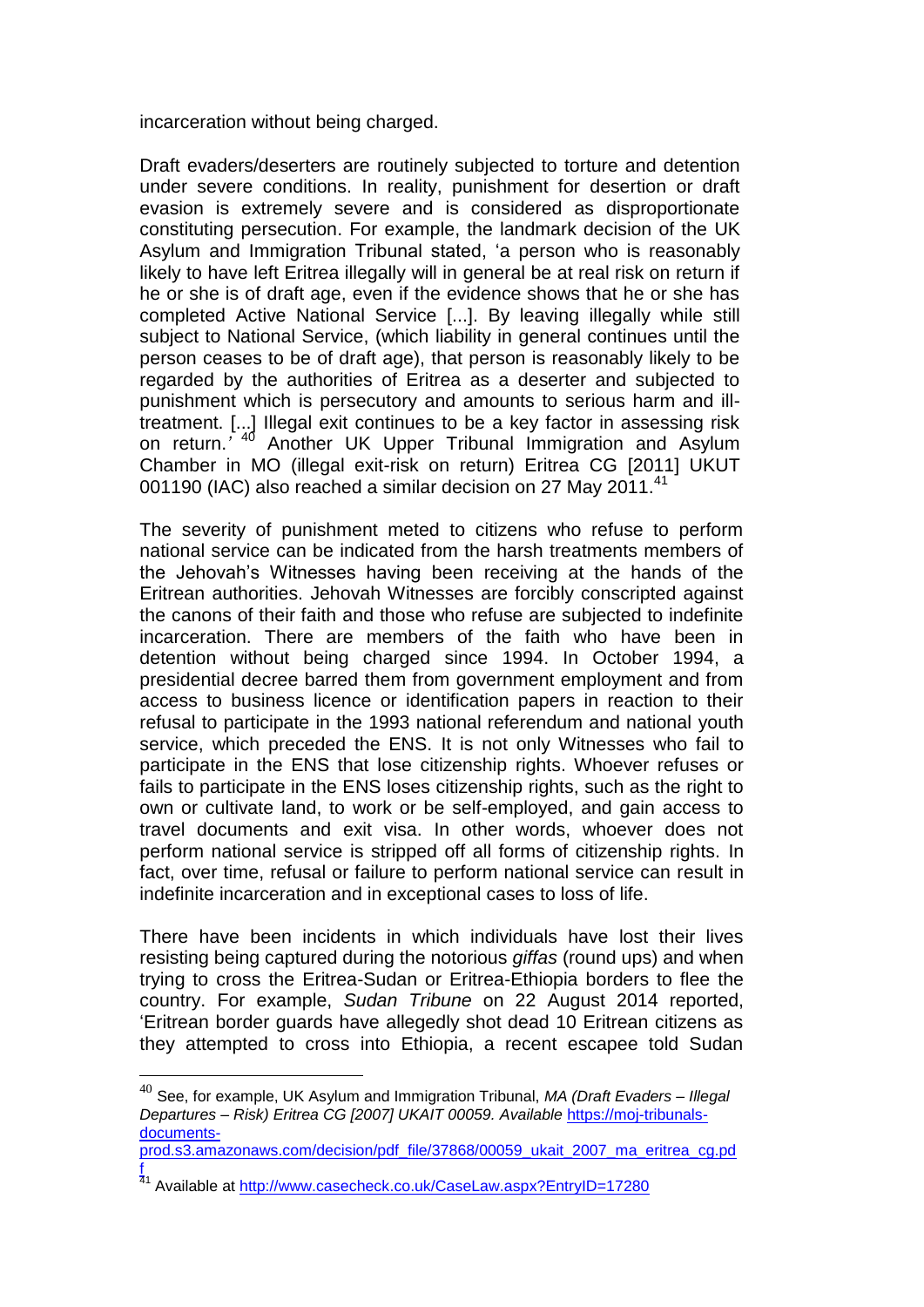Tribune on Friday.'<sup>42</sup> Samuel Gedion said he was among a group of 18 Eritreans who where trying to flee to Ethiopia two weeks ago. 'Ten of them were killed, while three of us made it to Ethiopia. I am not sure on the fate of the remaining five, $143$  he said. This is one of many incidents that resulted in loss of lives.

### **Does it make a difference whether a person absconds within 18 months or after?**

Whether one is assigned to the military or to the ministries, departments, banks, regional administrations, firms owned by the party or one is hired out to the private sector in the post-18 months duration of the national service does not change the fact that one is a conscript (*agelglo*t). After May 1998, regardless of the nature of one's assignment, one is a member of the national service and is consequently under the auspices of the Ministry of Defence and military discipline. All members of the national service and the WYDC regardless of the length of time and nature of work they perform are considered to be in national service. They are all bound by the rules and regulations that regulate the national service. Therefore, whether one absconds within the 18 months or after constitutes a desertion. It does not also matter whether one absconds during the first six months of military training, during the subsequent 12 months, after 18 months or ten years in the service. Whoever deserts from the open-ended national service whether one is assigned to work as a soldier, a teacher, a banker, engineer, lawyer, nurse, medical doctor, bricklayer, mason, truck driver, manual worker, policeman, archivist, etc. is a deserter and is dealt with severely by the authorities.

# **The Extent to which the ENS is an Important Driver of Forced Migration**

When Eritrea won its independence against all odds, Eritreans and regional and international observers thought that the conditions that force Eritrean nationals to flee in search of international protection were relegated to the dustbin of history for good. As history is rarely made to order, not only has independence failed to stem the flow, but the misfortune befalling post-independence Eritrean asylum-seekers and refugees are far worse than the ones faced by their compatriots during the liberation struggle. Hundreds of thousands have been fleeing postindependence Eritrea. The overwhelming majority of whom are deserters and draft evaders. In the course of attempting to reach safety, a large number suffer unimaginable tragedies at the Eritrea-Sudan and

 $42$  'Eritrean border guards shoot dead 10 civilians trying to flee', 22 August 2014. Available at<http://www.sudantribune.com/spip.php?article52134> (accessed 28 Sept. 2014).

 $43$  Ited in Ibid.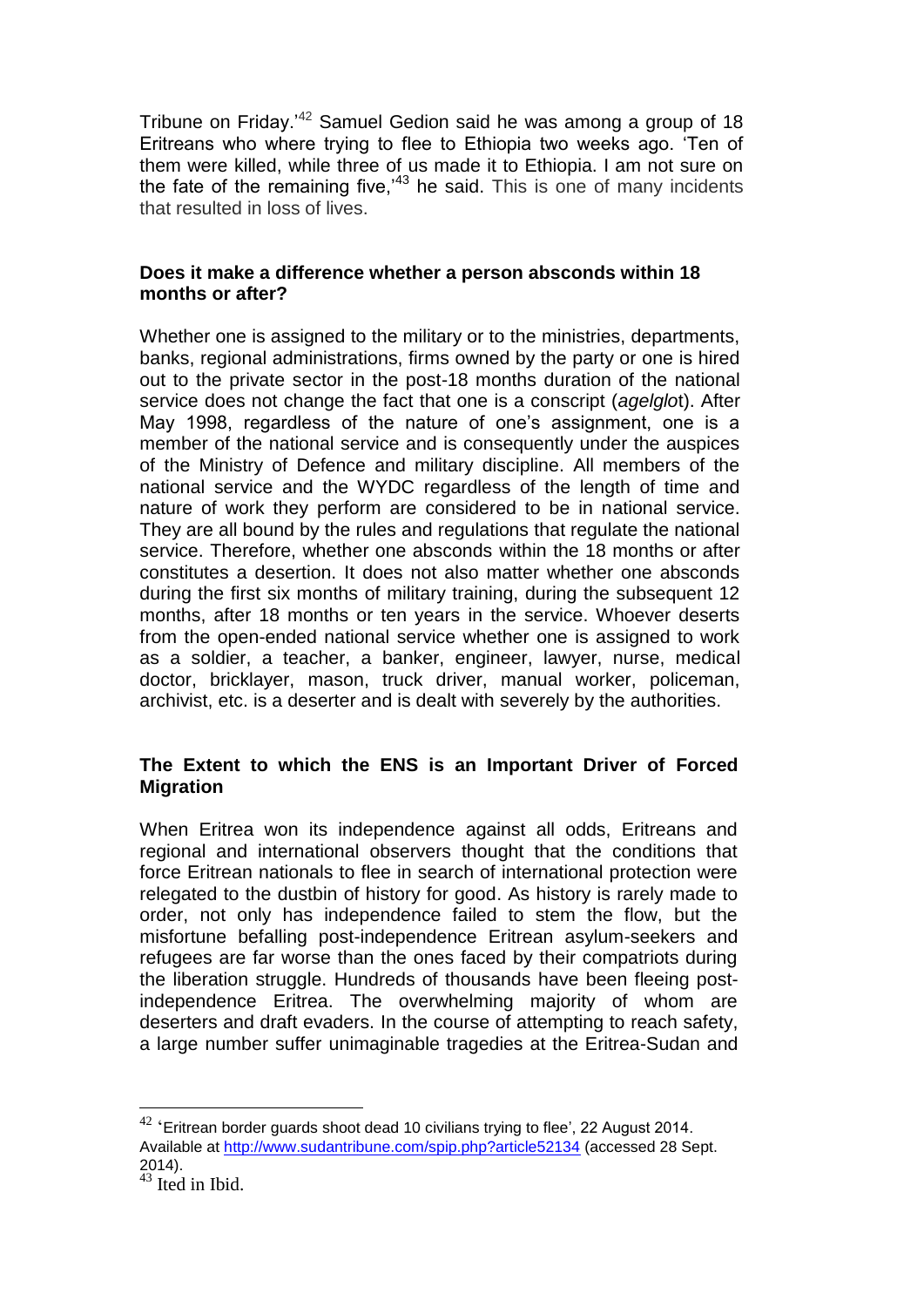Eritrea-Ethiopia border crossings where there is a "shoot to kill" policy.<sup>44</sup> There is also an imminent risk of being kidnapped in eastern Sudan<sup>45</sup> and in the Sinai (Egypt) where hundreds of Eritreans en route to Israel are taken hostages by heartless network of Bedouin criminals who demand enormous amounts of ransom for their lives. <sup>46</sup> Unknown but large numbers of lives are also wasted in the Sahara desert, the Red Sea and the Mediterranean Sea. Many Eritreans have also been languishing in different detention centres, police stations and the like in different countries, such as Libya,<sup>47</sup> Egypt.<sup>48</sup> and Israel. Many female conscripts en route to safety have also been subjected to gruesome sexual violence at the hands of ruthless smugglers, traffickers, corrupt military officers in Eritrea, Sudan, Egypt and Libya.<sup>49</sup>

The question that arises therefore is why are so many young men and women fleeing to face death, uncertainty, suffering, deprivation and sexual violence from a country that fought a bloody thirty year war, *inter alia*, to bring to an end the conditions that previously (during the thirty year war) forced hundreds of thousands of Eritreans to flee in search of international protection elsewhere? Although the ultimate cause of forced migration in post-independence Eritrea is due to interplay between deeply entrenched and inextricably interconnected patterns of economic, social, political, environmental and human rights violations, as well as the pervasive inequalities that characterise the global North-South divide in living standards reinforced by the dense transnational networks that interconnect Eritreans world-wide; since 2002, the single most important driver of forced migration has been the open-ended ENS, its concomitant the WYDC and the resulting devastating social and economic consequences that have undermined the long-standing

1

http://www.hrw.org/reports/2006/libya0906/libya0906webwcover.pdf

<sup>&</sup>lt;sup>44</sup> Human Rights Watch, World Report, 2009 events of 2008, P. 67. Available at [http://www.hrw.org/sites/default/files//reports/wr2009\\_wb\\_1\\_pdf](http://www.hrw.org/sites/default/files/reports/wr2009_wb_1_pdf)

<sup>&</sup>lt;sup>45</sup> See Rachel Humphris, Refugees and the Rashaida: human smuggling and trafficking from Eritrea and Sudan and Egypt. Research Paper No. 254, New Issues in Refugee Research, UNHCR. Available at <http://www.unhcr.org/51407fc69.pdf>

<sup>&</sup>lt;sup>46</sup> See Mirjam van Reisen, Meron Estifanos and Nonny Rejken, Human Trafficing in the Sinai: Refugees between Life and Death, Brussels, October 2012. Available at

[http://www.eepa.be/wcm/dmdocuments/publications/Report\\_Human\\_Traffickin](http://www.eepa.be/wcm/dmdocuments/publications/Report_Human_Trafficking%20in_the_Sinai_Final_Web.pdf) g *in*[\\_the\\_Sinai\\_Final\\_Web.pdf](http://www.eepa.be/wcm/dmdocuments/publications/Report_Human_Trafficking%20in_the_Sinai_Final_Web.pdf)

 $^{47}$  Human Rights Watch (2006) Libya: Stemming the Flow Abuses Against Migrants, Asylum Seekers and Refugees Part III of Three Parts Series, Vol. 18, No 5 (E). Available at

<sup>&</sup>lt;sup>48</sup> MacNeish, H. (2013) Eritrean Refugees Tortured for Ransom in 'Silent Tragedy'. Voice of America, April 24. Available at http://www.voanews.com/content/eritrean-refugeestortured-for-ransom-in-silent-tragedy/1648056.html (accessed 04 May 4, 2013) <sup>49</sup> See Gaim Kibreab, "Rape and Sexual Abuse in the Eritrean Army and National Service," 2014 (forthcoming).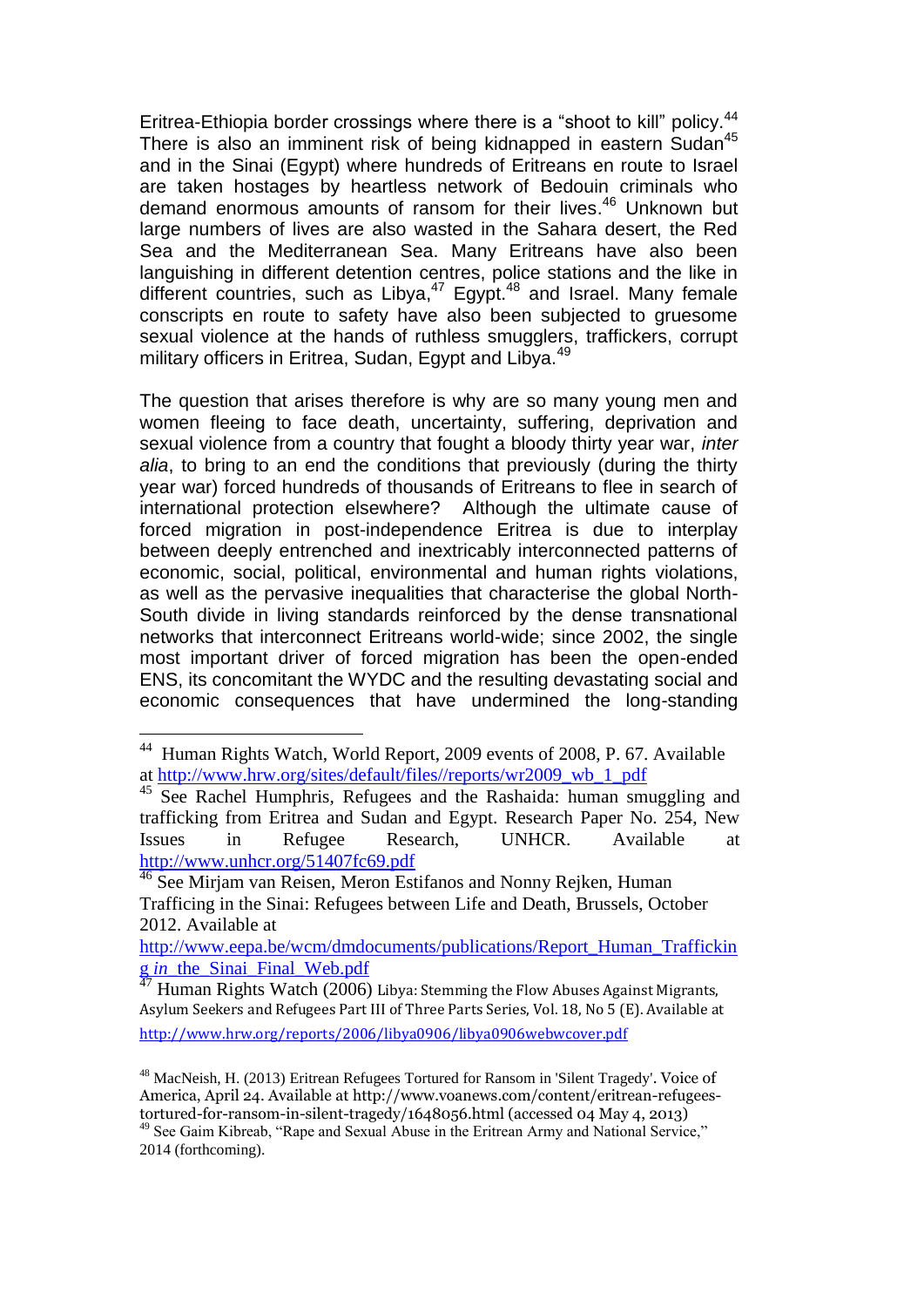tenuous livelihood systems in the country. The indefinite ENS like a cancerous growth has been eating into the Eritrean polity.

Nearly all post-independence Eritrean asylum seekers and refugees are national service deserters and draft evaders. The latter include children who flee even at an early age to avoid the scourge of future conscription. Some among the asylum-seekers and refugees are members of minority Christian churches, such as the Pentecostals. The results of a survey in the UK conducted by the author in 2008 show that 27 per cent, 66 per cent and 5 per cent, respectively were draft evaders, deserters and members of the minority churches. The members of the minority churches were also at the same time either draft evaders or deserters. The results of another more comprehensive survey conducted by the author in 2012 in the United Kingdom, Switzerland, Sweden, Norway, South Africa and Kenya show that among the 190 respondents, 98 per cent had served in the ENS and the WYDC when they fled Eritrea. About 2 per cent are draft evaders. Although the overwhelming majority of post-independence Eritrean refugees and asylum seekers in Sudan and Ethiopia (and consequently everywhere else in the world) are deserters and draft evaders and members of the prohibited minority churches, there are a few former combatants who are not demobilised even though the cause they volunteered to fight for had come to an end *de facto* in May 1991 and *de jure* in May 1993.

The ENS, which was initiated as a legitimate policy of promoting nationbuilding, social cohesion and development of common Eritrean national identity, as well as economic development has, due to its indefinite and compulsory nature, degenerated into forced labour.<sup>50</sup> One of its many negative consequences has been depletion of the country's invaluable human resources and endangerment of the lives of many young men and women. The fact that the ENS and its detrimental effect on the social fabric and livelihood systems of Eritrean society are the major drivers of forced migration in the post-independence period can be indicated from the fact that In 1998, there were only four people who sought asylum in the Sudan. The corresponding figures for 1999 and 2000 were zero and 121, respectively. The total number of asylumseekers who came to Sudan in 2003 was only 247. After the introduction of the WYDC, which rendered the ENS open-ended, the figures began to swell gradually reaching nearly 20,000 per year in 2009. At present, up to 2,000 Eritreans are arriving in Sudan every month, i.e. 24,000 per year. According to UNHCR estimates between 800-1000 new arrivals from Eritrea arrive at the camps in north western Tigray region every month.<sup>51</sup> In Ethiopia, the statistics on post-independence Eritrean

<sup>&</sup>lt;sup>50</sup> See Gaim Kibreab, "Forced Labour in Eritrea" Journal of Modern African Studies 47, 1 (2009): 41-2

<sup>&</sup>lt;sup>51</sup>UNHCR (end 2011) Population Levels and Trends. <http://www.unhcr.org/516286589.html> (accessed 04 May 2013)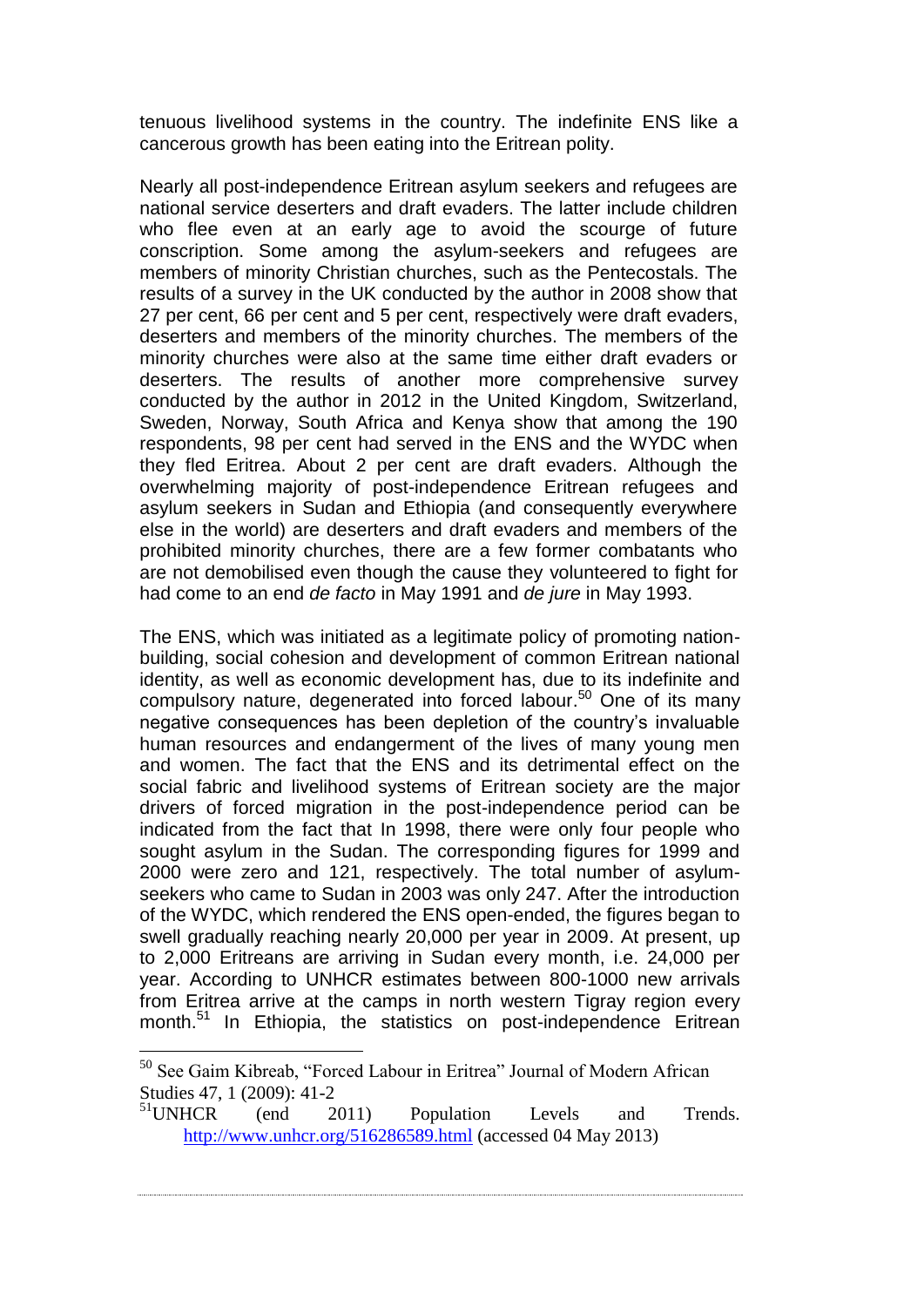refugees and asylum seekers are not broken down according to the reasons why they left Eritrea, but there is little doubt that they are not substantially different from those in Sudan and in the UK. For example, with the exception of the Eritrean Afar asylum-seekers and refugees, the other Eritreans in Adi Harush, Shimelba and Mai-Aini refugee camps are predominantly male as is the case with the refugees in Sudan**.** 

#### **What is to be Done?**

1

Post-independence Eritrean refugees are predominantly male and young and relatively well educated.<sup>52</sup> They are therefore highly mobile. Data collected from deserters currently residing in Norway, Sudan, United Kingdom, Sweden, South Africa and Switzerland show that when they left Eritrea, none of them ever intended to live in Ethiopia or Sudan. Those who are still in the neighbouring countries are temporary "stranded birds of passage." They are trapped there but are nevertheless determined to disentangle themselves from their entrapment in order to emigrate to the global North by any means. Many of the Eritreans who seek asylum in Ethiopia or Sudan do not stay there for long. Many interviewees in the United Kingdom reported that they first went to Ethiopia from Eritrea and then crossed into Sudan through the border town of Hamdait using the services of smugglers. Prior to the construction of the barrier wall which made Israel impenetrable, most Eritreans tried to emigrate to Israel or Western Europe by employing the services of ruthless smugglers who handed them over to brutal Bedouin and Rashaida kidnappers and traffickers. Greg Beals writing for UNHCR from Mai-Aini refugee camp in northern Ethiopia, for example, states, '*Officials of UNHCR have expressed alarm at the number of refugees that are attempting to make the perilous journey from Ethiopia to third countries. A recent report indicated that as many as 80 percent of new arrivals at Shagarab [refugee camp in eastern Sudan] had come from Ethiopia*' <sup>53</sup> (emphasis added). Meleku Gutema, a UNHCR protection assistant at Mai-Aini camp, told Beals, "[Some] people come to Ethiopia as a transit stop." "They are looking to go to a third country, either to reunite with other family members or to get better job opportunities abroad."<sup>54</sup> Migration to Israel through Sinai has dried up completely and the route via Libya-Mediterranean Sea-Italy and to some extent Malta is now the only one available to Eritrean asylum-seekers to reach Europe in search of protection and better life.

Notwithstanding the fact that most of the post-independence Eritrean refugees who initially seek asylum in Ethiopia and Sudan are no longer there, neither the two governments nor UNHCR up date their statistics.

<sup>52</sup> IRIN (2011) Eritrea-Sudan: Refugees battling for a better life. available at [http://www.irinnews.org/Report/93118/ERITREA-SUDAN-Refugees-battling](http://www.irinnews.org/Report/93118/ERITREA-SUDAN-Refugees-battling-for-a-better-life)[for-a-better-life](http://www.irinnews.org/Report/93118/ERITREA-SUDAN-Refugees-battling-for-a-better-life)

<sup>53</sup> Greg Beals, Fear of compulsory recruitment drives Eritrean teen to flee home, *in Mai-Aini Refugee Camp, Ethiopia, 19 March 2012.* Available at http://www.unhcr.org/4f6777426.html  $54$  Cited in Ibid.